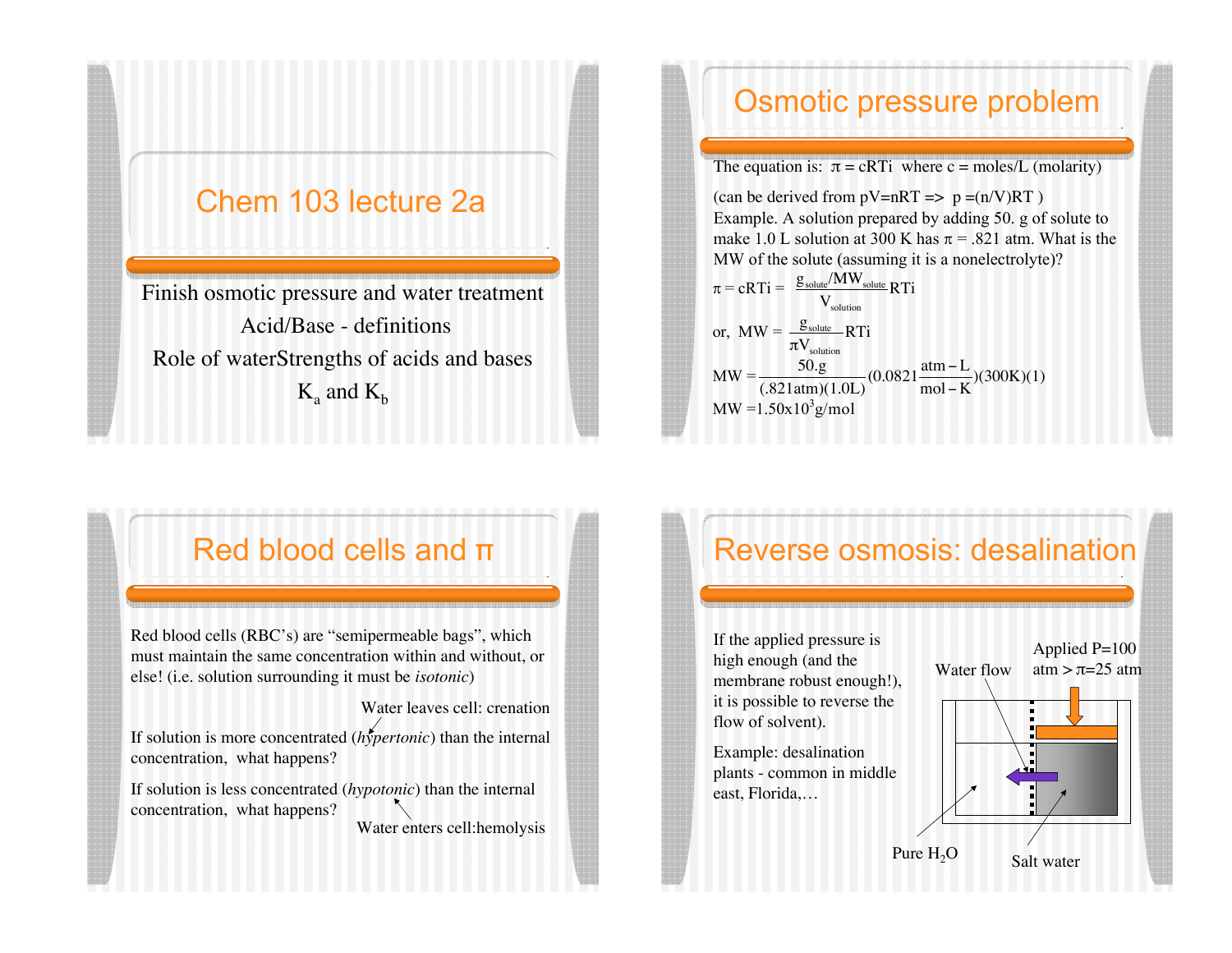#### **Colloids**

 $Colloid = dispersed$  phase (large molecs, 2-2000nm) + continuous phase (solvent)

=often scatter light (Tyndall effect)

Examples:

Aerosols (liquid or solids and gas) like fog, clouds

Foam (gas in liquid) like whipped cream

Emulsion (liquids in liquid) like milk

Gels (solids in liquids) like butter

### **Surfactants**

Surfactants = molecules with hydrophobic and hydrophillic parts e.g. sodium stearate:  $\text{Na}^+$  -O-C(=O)-(CH<sub>2</sub>)<sub>16</sub>-CH<sub>3</sub> Soaps are made by saponification reaction of triglycerides Triglycerides  $+ 3$  NaOH ---> Na(fatty acid) + glycerine Soaps + grease + water = an emulsion...

#### Municipal water treatment

Only 3% of all the planet's water is fresh water.

Only 0.008% is found in reservoirs, rivers, lakes

0.77% of water is ground water.

LA is in 3rd year of water shortage: June 1 start of mandatory water conservation! Water treatment is very important.

- Waste water intake --> coarse screen --> settling tanks --> sand filter
- $\rightarrow$  aeration --> Cl or O<sub>3</sub> addition --> storage tank --> consumer.
- "Water hardness": high concentration of  $Ca^{2+}$ ,  $Mg^{2+}$ ,  $Fe^{2+}$ , or  $Mn^{2+}$

### Definition of Acid and Base

Arrhenius's definition: HCl--> H+ + Clacid= proton donor, base = hydroxide donor $\angle$ examples: HCl vs NaOH A broader definition: Bronsted-Lowry: acid = proton donor, base = *proton acceptor*. example:  $HCl$  vs  $NH<sub>3</sub>$  $NH_3 + H_2O \rightarrow NH_4^+ + OH^ NaOH-->Na^+ + OH^ HCl+H_2O\rightarrow H_3O^+ +Cl^-$ "H+"=" $H_3O^{+}$ " =hydronium ion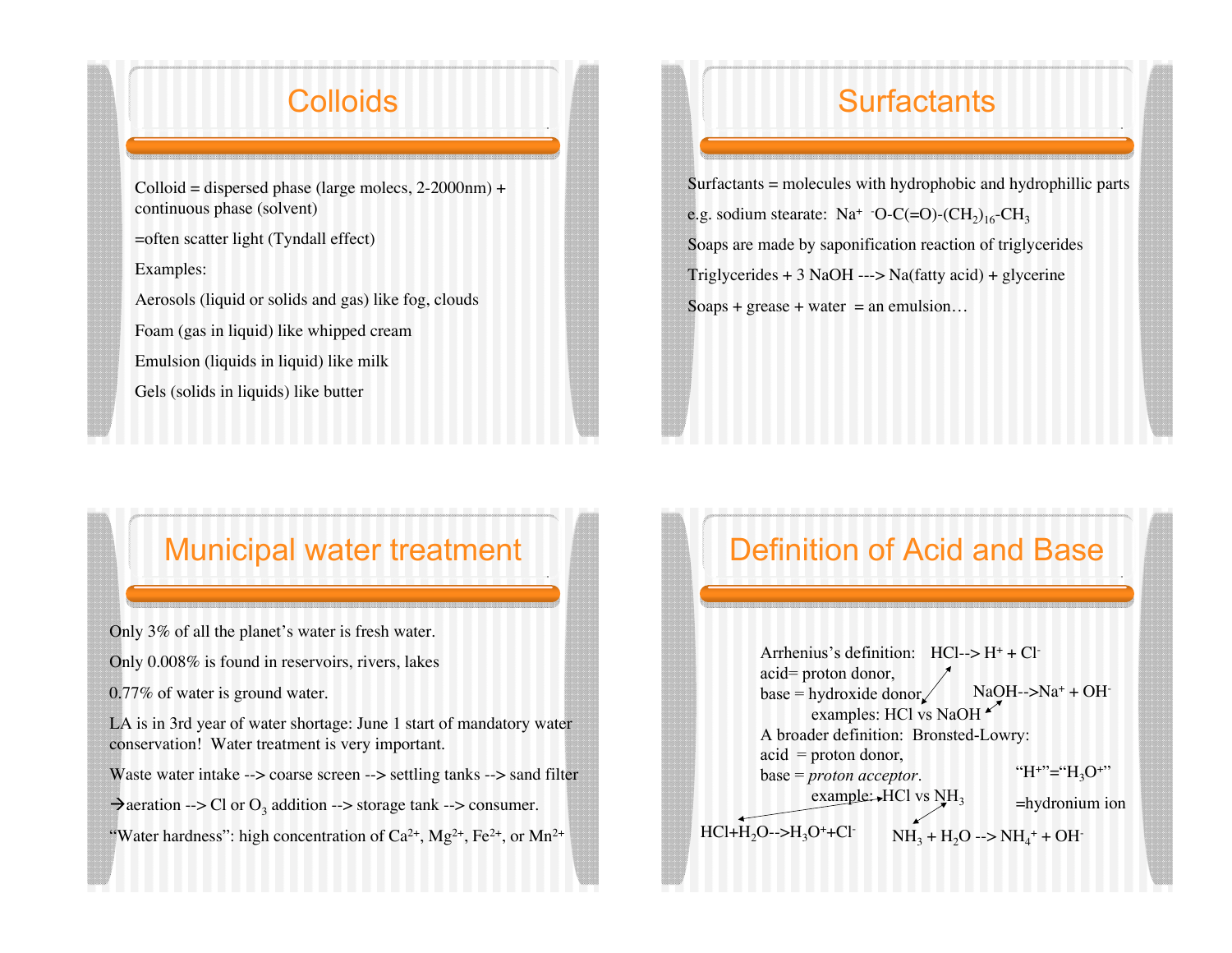#### B-L def:Acid-base conjugates

Example of ammonia illustrates Bronsted-Lowry definition and also the concept of *conjugate acids and bases*

> conjugates  $NH_4$ <sup>+</sup> is conjugate acid of NH<sub>3</sub>  $NH<sub>3</sub>$  is conjugate base of  $NH<sub>4</sub><sup>+</sup>$  while

$$
\bigotimes_{\mathbf{U}} \bigotimes_{\mathbf{U}} \mathbf{U} \mathbf{U}
$$

 $NH_3 + H_2O \leq = >> NH_4^+ + OH^-$ 



 $H<sub>2</sub>O$  is the conjugate acid of OH $\cdot$  while OH $\cdot$  is the conjugate base of  $\text{H}_{2}\text{O}$ 

conjugates

### Role of Water

Water is a very important solvent. It can donate or accept protons: it is therefore *AMPHIPROTIC.*

As an acid:  $H_2O \rightarrow H^+ + OH^-$ 

As a base :  $H^+ + H_2O \rightarrow H_3O^+$ 

Does water act as a base or an acid when HCl is added to it?

#### Self-ionization of water

Even pure water can slightly self ionize as follows:

 $H_2O + H_2O \le = \Longrightarrow H_3O^+ + OH^-$ 

For pure water:  $[H^+] = 1.0x10^{-7}M$  and  $[OH^-] = 1x10^{-7}$ 

So,  $K_w = [H_3O^+][OH^-] = (1.0 \times 10^{-7})^2 = 1.0 \times 10^{-14}$ 

Note that  $K_w$  is a constant (changes slightly with temp.) So for acidic solutions:

 $[H_3O^+]$  is high due to presence of acid, and [OH $\cdot$ ] is low But  $[H_3O^+][OH^-] = 1.0 \times 10^{-14} \text{ still.}$ 

## Strengths of acids and bases

Acids and Bases are categorized into two general types: Strong and weak. Refers to the tendency to donate or accept H+ Strong acids and bases dissociate  $100\%$ : HCl, HNO<sub>3</sub>; NaOH, KOH Weak acids and bases do not dissociate  $100\%$ : CH<sub>3</sub>COOH, HF, NH<sub>3</sub> Among weak acids and bases, the rule of thumb is: "the stronger the conjugate, the weaker the acid or base"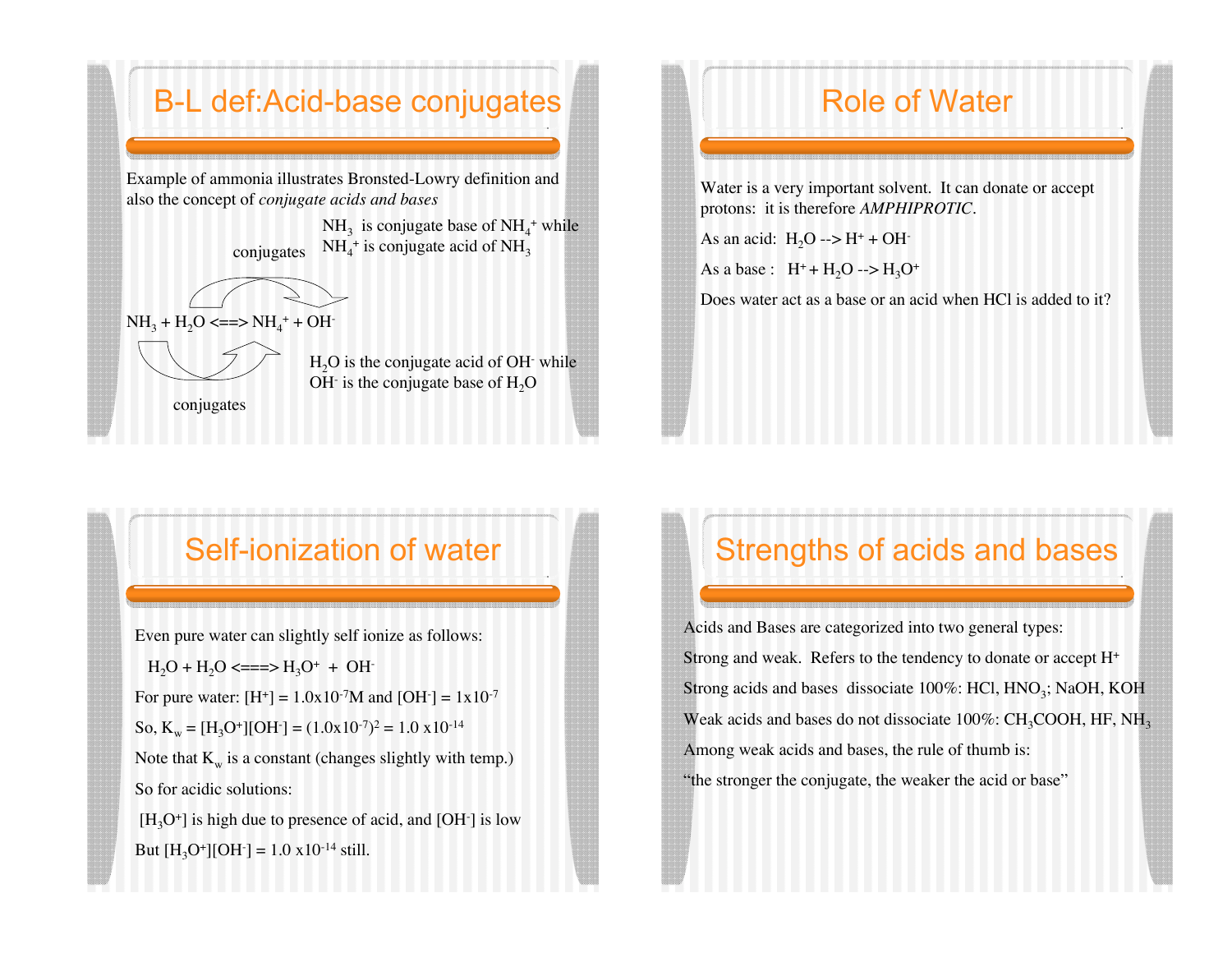#### Strengths of acids & bases:



### Dissociation of acids in water

Strong acids dissociate 100% in water, we normally assume Example:  $HX + H_2O \longrightarrow H_3O^+ + X^-$ 

Weak acids ionize  $< 100\%$  (for example acetic acid):

 $HA + H<sub>2</sub>O \leq z = z \geq H<sub>3</sub>O<sup>+</sup> + A<sup>-</sup>$ 

Called " K<sub>a</sub> equilibrium". K<sub>a</sub> is "*acid* dissociation constant". What is the expression for  $K_a$  ?  $K_a = [H_3O^+] [A^-] / [HA]$ The larger the  $K_a$ , the stronger the weak acid. Usually  $K_a$  very small, ex :  $K_a$  for acetic acid = 1.8x10<sup>-5</sup>

#### Weak base equilbrium

For weak bases: " $K_b$  equilibrium".  $K_b$  = "base ionization" constant:

 $B + H<sub>2</sub>O <$  = = = > BH<sup>+</sup> + OH<sup>-</sup>

 $K_b = [BH^+][OH^-] / [B]$ 

The greater  $K_b$  is, the stronger the base.

Usually  $K_b$  very small, example:  $NO_2^-$  has  $K_b = 2.2 \times 10^{-11}$ 

# $K_aK_b = K_w = 1.0x10^{-14}$

Note:  $K_a = [H_3O^+] [A^-]/[HA]$  for acid HA. For it's conjugate, A<sup>-</sup>, it is:  $K_b = [HA][OH^-] / [A^-]$ So if multiply  $K_a$  of weak acid by  $K_b$  of its conjugate, then :  $K_aK_b = (H_3O^+)[A^-]/[HA]$  ) ( $[HA][OH^-]/[A^-]$ )  $K_a K_b = [H_3 O^+][OH^-] = K_w = 1.0 \times 10^{-14}$